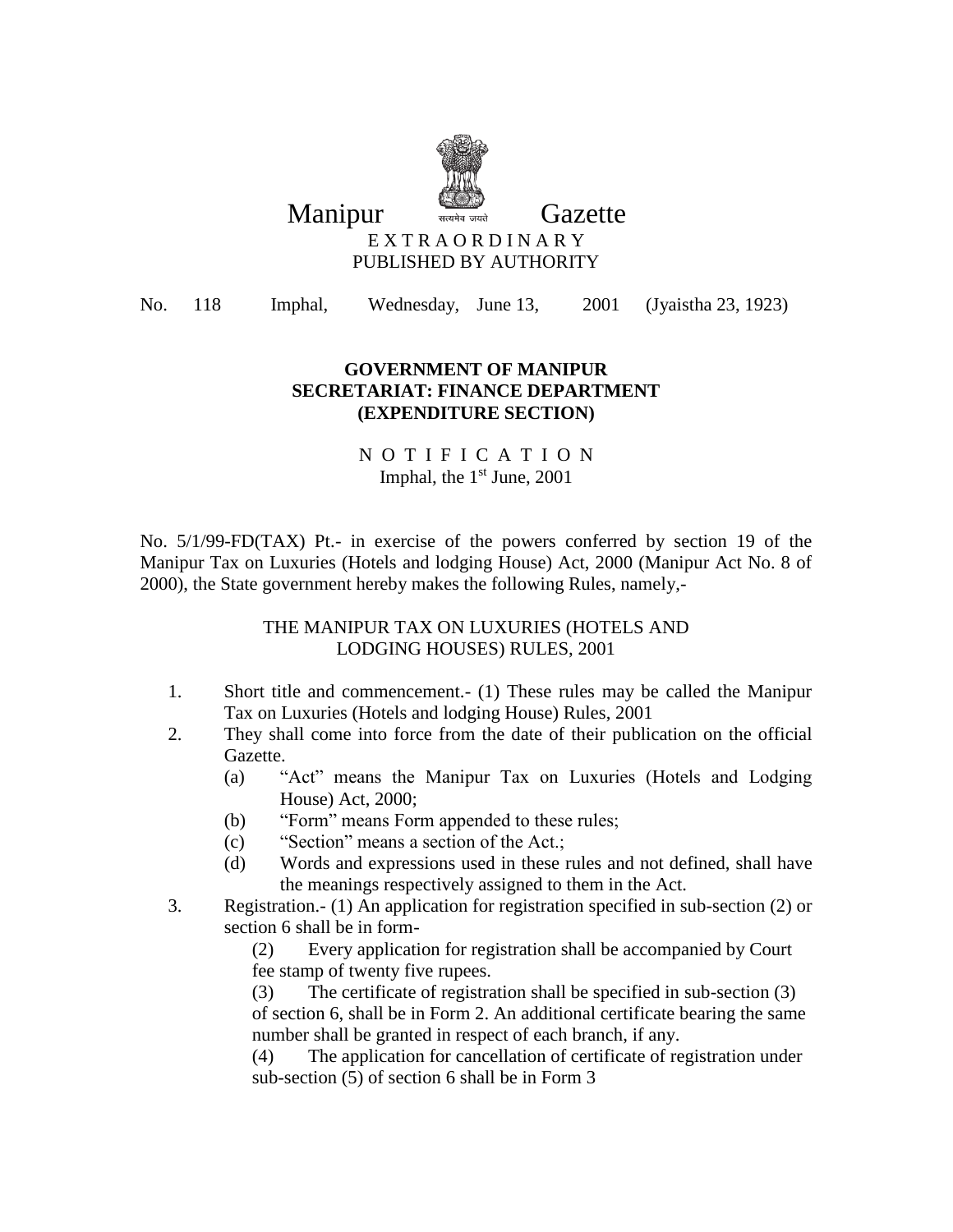(5) An application under sub-rule (4) shall be made within fifteen days of the occurrence of the event which occasions such an application.

(6) The certificate of registration may be cancelled with effect from the date of occurrence of the event which occasion the prayer for cancellation or any other date as may be determined by the authority.

- 4. Period within which information to be furnished.- Information required to be furnished under section 8 shall be furnished to the Assessing officer within fifteen days of the occurrence of the event in respect of which the information is furnished.
- 5. Returns.- (1) Every registered hotelier shall submit to the Assessing Officer, a return of tax due from him in Form 4 in respect of each quarterly period specified below:
	- $(i)$  $1<sup>st</sup>$  April to 30 June;
	- $(ii)$  $1<sup>st</sup>$  July to  $30<sup>th</sup>$  September
	- $(iii)$ 1<sup>st</sup> October to 31<sup>st</sup> December
	- $(iv)$  $1<sup>st</sup>$  January to  $31<sup>st</sup>$  March.
	- (2) The return shall be submitted within twenty days from the end of the quarter to which it relates.
	- (3) The return shall be accompanied by evidence of tax paid in accordance with sub-section (2) of section 16 and working sheet showing the computation of the tax at different rates.
- 6. Bill or Cash memorandum.- (1) the bill or cash memorandum issued to the customer under section 12 of the Act shall contain the following particulars;
	- (i) Full name and address of the customer or customers;
	- (ii) Period of stay;
	- (iii) The charge separately for-
	- (a) accommodation for residence including charges for air conditioning, televisions, radio, music, extra beds and the like,
	- (b) food and drink, if separately charged;
	- (c) telephone calls; and
	- (d) amount of tax collected.
	- (2) Every registered hotelier shall keep a register showing the serial number of bill or cash memoranda brought into stock and used from time to time.
- 7. Maintenance of accounts.- (1) The assessing officer may, under sub-section (1) of section 13, by notice in writing served on any hotelier having a place of business within the limits of has local jurisdictions, require the hotelier, after making an order in wring in this behalf and for reasons to be recorded therein, to keep a true account of:
	- (i) the charges leviable for different types of residential accommodation provided in the hotel including charges for airconditioning and other facilities, if any;
	- (ii) position of occupancy of such residential accommodation from time to time; and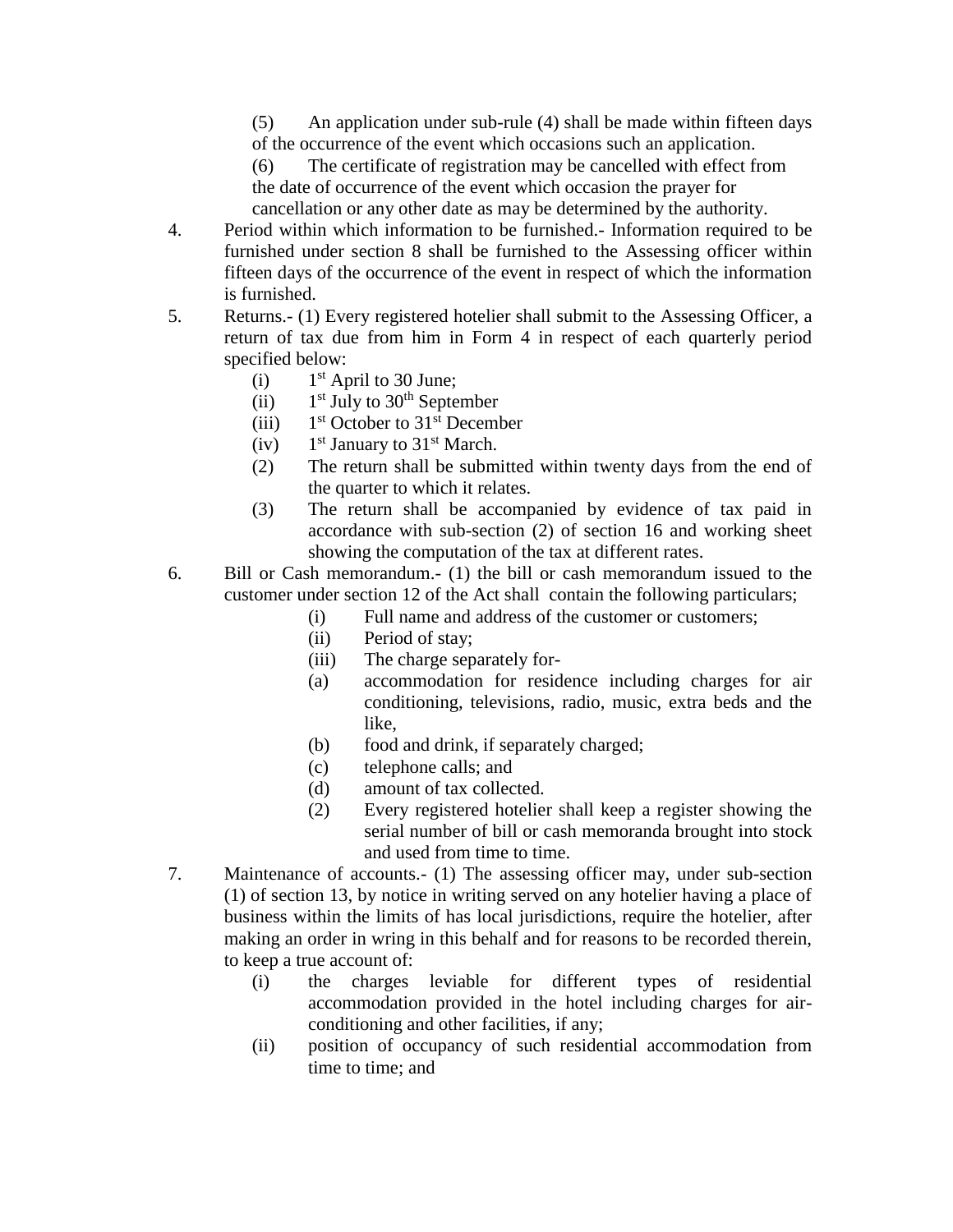- (iii) charges received or receivable by the hotelier in respect of the occupation of such accommodation by customers from time to time.
- (2) a notice under sub-rule (1) may be served on a hotelier, who in the opinion of the Assessing Officer, is liable to pay tax under the Act but has nevertheless failed to apply for registration rule 3 and the accounts maintained by the hotelier do not enable a proper check for the purposes of the Act.
- (3) A hotelier on whom a notice is served under sub-rule (1) shall start keeping accounts as specified in the notice within ten days from the date of notice on him and shall continue to keep accounts for such period as may be specified in the notice.
- (4) In issuing a direction under sub-section (1), (2) or (3) of section 13, the Assessing officer or, as the case may be, the Commissioner shall have strict regard to the necessity of notice disturbing the accounting procedure of the hotelier or hoteliers or the work of his or their staff more than is absolutely necessary for the purpose of applying an adequate check in connection with the enforcement of the Act.
- 8. Declaration of name of owner:- (1) The declaration required to be made under section 14 shall be filed with the Assessing Officer along with the application for registration made under rule 3.

(2) If a hotelier has more than one place of business, he shall file a declaration under sub-rule (1), with every Assessing Officer within whose local jurisdiction he has a place of business.

- 9. Forfeiture of excess tax its refund and penalty:- (1) A notice under sub-section (2) of section 15 shall be in form 5 and the date fixed for compliance there with shall not be earlier than fifteen days from the date of service thereof.
	- (2) When an order of forfeiture is made under section 15, the Assessing officer shall, by a notice placed on the notice board of his office, publish the following details for the information of persons concerned, namely;-
		- (i) the name, address and registration number, if any of the person in whose case the order is made.
		- (ii) Number and date of the order,
		- (iii) The amount forfeited,
		- (iv) The period for which the order is made
		- (v) Reasons for forfeiture
	- (3) An application for refund under sub-section (6) of section 16, shall be in Form-6
- 10. Payment of tax, etc.  $(1)$  The taxes or other amounts due under the Act shall be paid by remittance in cash into a Government treasury.
	- (2) The amount of tax or any other amount due under the Act:-
		- (a) in excess of payments, if any, already made under section 16 or any other provision of the Act or of these rules, or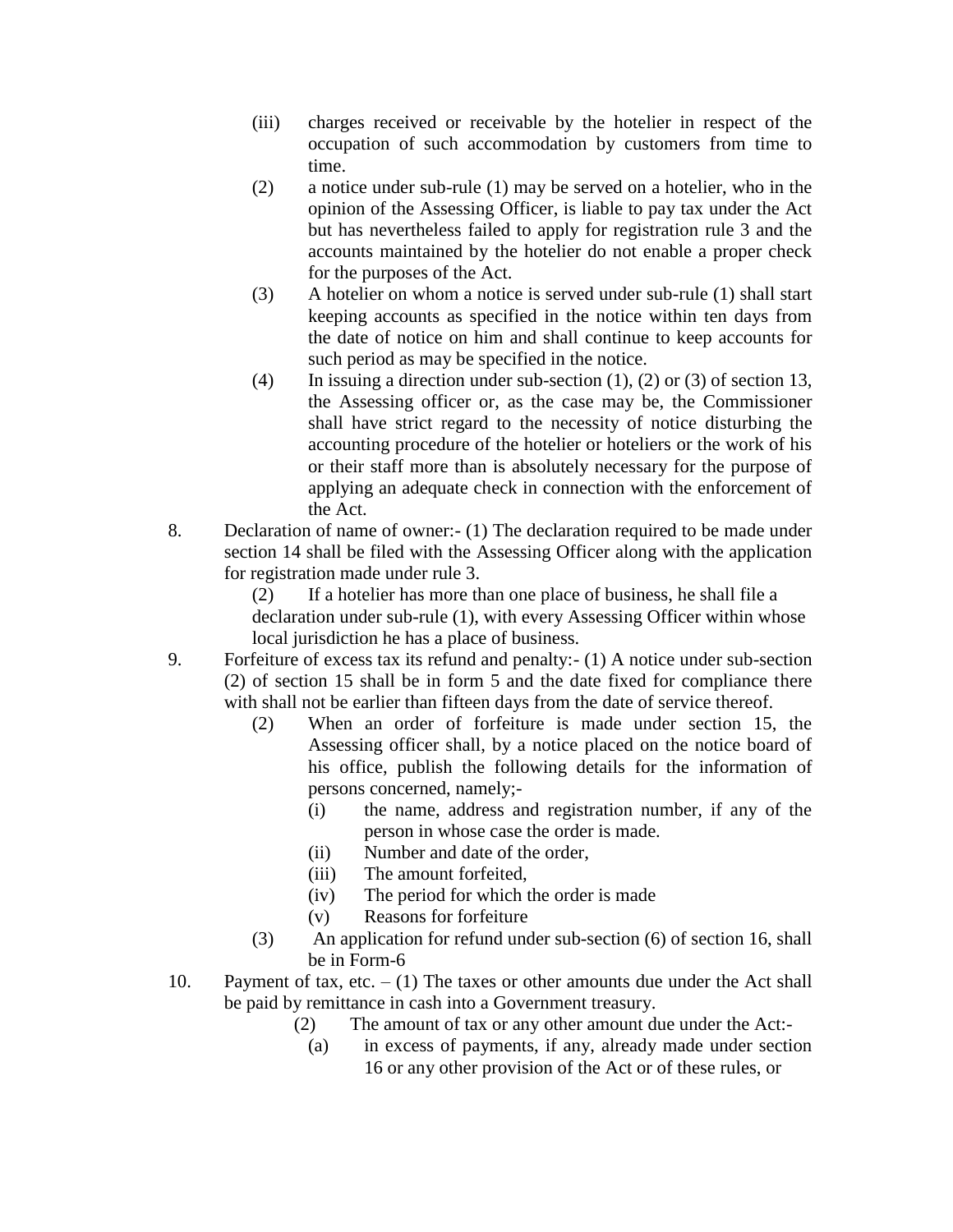- (b) Where no payment has been made shall be paid by the hotelier or as the case may be, by the person from whom it is due by such date as may be specified in a notice of demand to be served on the hotelier or the person by the Assessing officer in this behalf, which shall not normally bed earlier than thirty days from the date of service of the notice.
- 11. Procedure of assessment.- (1) At the close of every half year after making an assessment of the tax pay a hotelier for the half year, the Assessing officer shall serve on the hotelier an order of assessment.
	- (2) If on making an assessment under sub-rule (1), any amount is found to be due from the hotelier after deducing the tax or other amount, if any, already paid, the Assessing officer shall serve upon him a notice of demand in Form 7.
	- (3) If the amount determined under sub-rule (1), is less than the amount already paid by the hotelier, the excess amount shall be adjusted towards the arrears of tax and other dues, if any, due from him and a notice in Form 8 shall be issued intimating such adjustment. If, after such adjustment, there is still an excess, or if no arrears are due from the hotelier, the excess amount shall be refunded to the hotelier along with a notice in Form-8.
	- (4) The procedure laid down in sub-rule (1) to (3) shall be followed mutatis mutandis in case of re-assessment.
- 12. Provisional assessment.- (1) If no return is submitted in respect of a quarter on or before the date specified in sub-rule (2) or rule, 5, or if the return submitted appears to be incorrect or incomplete ,the assessing officer shall ,after making such enquiry as he considers necessary and after giving a reasonable opportunity to the hotelier ,determine the turnover of receipts of the hotelier to the best of his judgement and provisionally assess the tax payable by the hotelier for the quarters and shall serve upon the hotelier a notice in form-9 and the hotelier shall pay the sum determined at the time and in the matter specified in the notice.
	- (2) The tax paid by a hotelier in pursuance of a provisional assessment shall be adjusted against an assessment made in accordance with rule 11.
- 13. Appeals and revisions :- (1) Every appeal against an order of assessment or penalty shall be in Form 10 and shall be verified in the manner specified therein. It shall be in duplicate and shall be accompanied by the order appealed against in original or a certified copy thereof.
	- (2) Every application for revision shall be in form 11 and shall be verified in the manner specified therein. It shall be in duplicate and shall be accompanied by the original order/ order against which it is filed or by a certified copy/ copies thereof.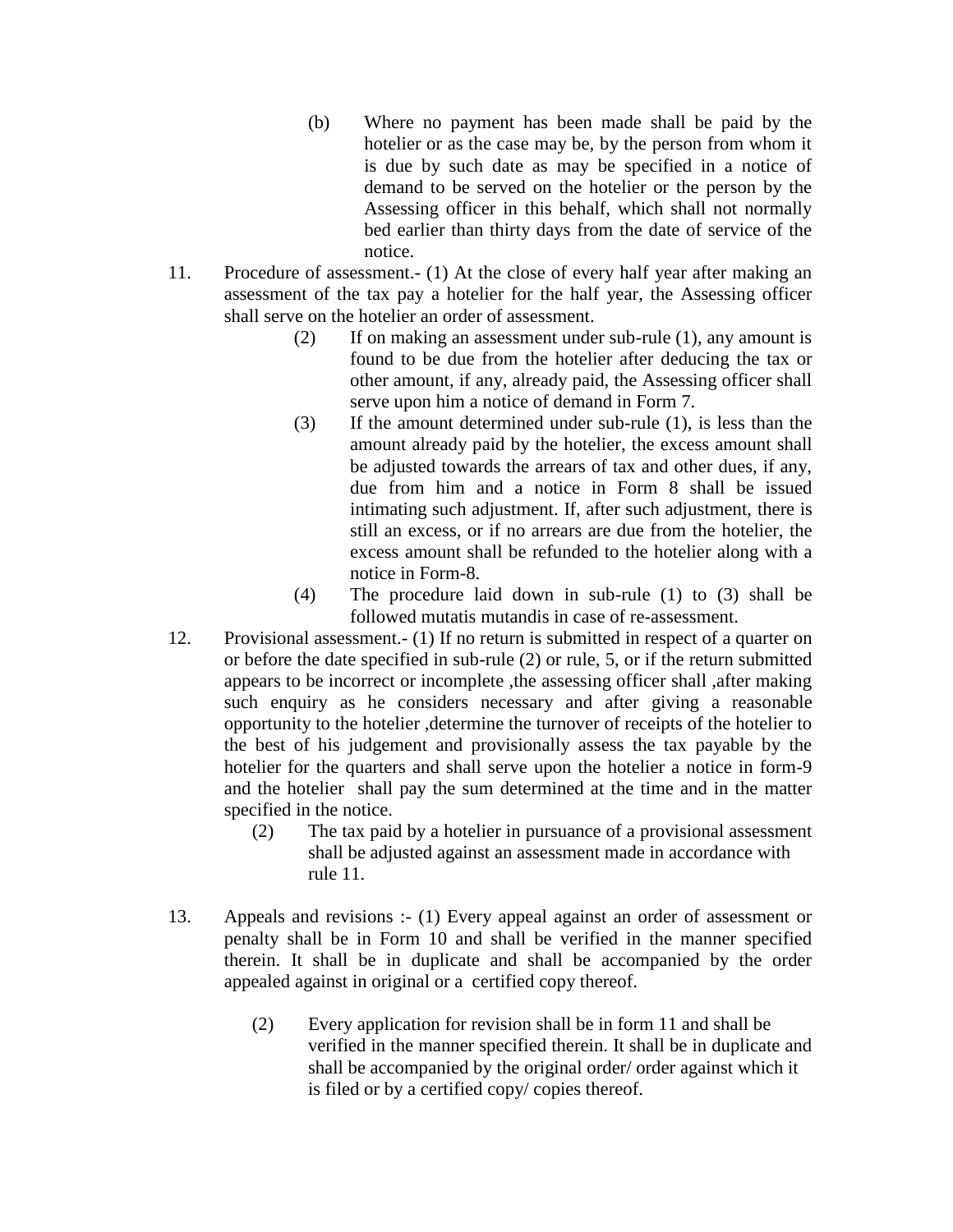- (3) Every appeal under this rule shall bear court fee stamp of the value of ten rupees. Every revision petition under these rules shall bear court fee stamp of the value of twenty rupees.
- 14. Service of notice :- (1) Notices or requisitions under the Act or these rules may be served by any of the following methods:
	- (a) by delivery to the addressee or his agent ,by hand of a copy of the notice ;
	- (b) by post.

Provided that if upon an attempt having been made to served any such notice or requisition by any of the above mentioned methods, the authority issuing the notice or requisition is satisfied that the addressee is evading the service of notice or requisition or that for any other reasons, the notice or requisition cannot be served by any of the above mentioned methods ,the said authority shall cause such notice or requisition to be served by affixing a copy thereof on some conspicuous place in his office and also upon some conspicuous part of the last notified place of business or residence of the addressee and such service shall be good and effectual as if had been served on the addressee personally.

- (2) When such service is made by post ,it shall be effected properly by registered post.
- 15. Verification:- An application under rule 3 ,a return under rule 5, an appeal or revision petition under rule 13 , any other statement of declaration made in connection with the Act and required to be verified, shall be signed and verified, in the case of:-
	- (1) individuals, by the proprietor of the business;
	- (2) an association of persons, by an adult member or the principal officer;
	- (3) a firm, by the managing partner or an adult partner of the firm;
	- (4) a Hindu undivided or joint family, by the manager or karta or any adult member of the family;
	- (5) a company , by the Managing Director or any Director of the company, or Secretary, Manager or Principal Officer or Chief Executive Officer of the company in India.
	- (6) Any Government Department of Local Authority by the Head of the Office.
	- 16. Place of assessment:- A hotelier shall be assessed by the Assessing Officer within whose jurisdiction his place of business is situated ,where a hotelier has more than one place of business, he shall normally be assessed by the assessing officer within whose jurisdiction his principal place of business in Manipur is situated.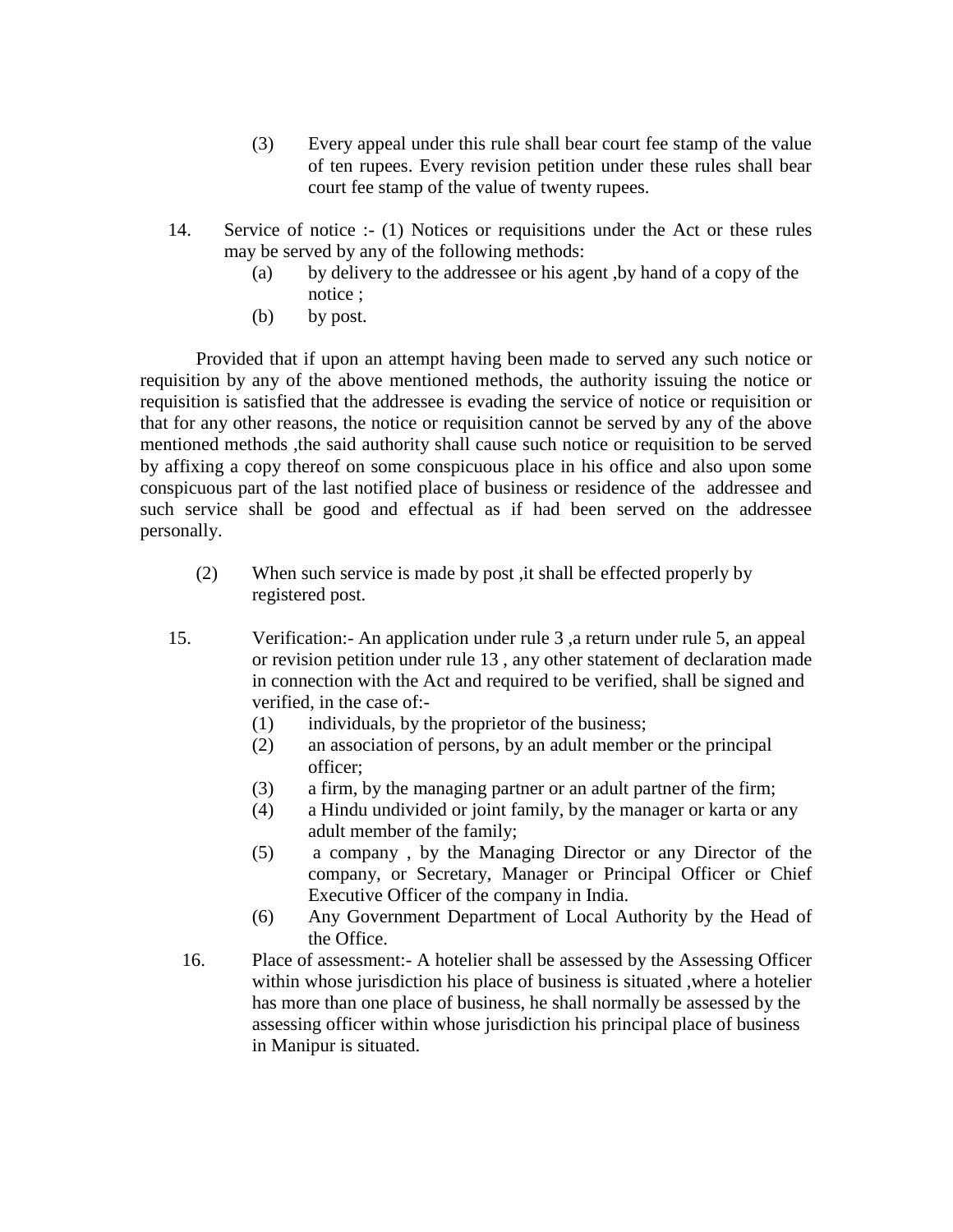By orders etc.,

V.CHHIBBER, Principal Secretary (Finance) Govt. of Manipur.

#### FORM-1 APPLICATION FOR REGISTRATION (See rule 3)

| .<br>The |                                                                                   | (Assessing Officer) |
|----------|-----------------------------------------------------------------------------------|---------------------|
|          | son of                                                                            | on behalf           |
|          |                                                                                   | hereby              |
|          | ough for a intention when social Coftles Moninum Toy on Lympus (Hotel on La Joine |                     |

apply for registration under section 6 of the Manipur Tax on Luxuries (Hotel and lodging Houses)Act,2000 and give the following particulars for this purpose:

1. Name of the manager of the business, if any

2. Status or relationship of the person who makes this application (e.g. Partner, Proprietor , Director etc.).

3. Name and address of hotel and branch, if any.

4. Accommodation capacity and rate of charges for accommodation for residence.

5. Language in which accounts are kept.

To,

6. Particulars of Proprietor/Partners of the hotel/persons having any interest in the hotel.

| Seria   | Nam            | Fathers/Husban | Ag             | Extent   | Presen | Permane      | Signatur | Signatur  |
|---------|----------------|----------------|----------------|----------|--------|--------------|----------|-----------|
| $1$ No. | e in           | ds name        | e              | of       |        | nt           | e        | e of a    |
|         | Full           |                |                | interest | addres | address      |          | Gazette   |
|         |                |                |                | in the   | S      |              |          | d         |
|         |                |                |                | busines  |        |              |          | Officer   |
|         |                |                |                | S        |        |              |          | with      |
|         |                |                |                |          |        |              |          | address   |
|         |                |                |                |          |        |              |          | attesting |
|         |                |                |                |          |        |              |          | the       |
|         |                |                |                |          |        |              |          | signatur  |
|         |                |                |                |          |        |              |          | $e$ in    |
|         |                |                |                |          |        |              |          | col.8     |
|         | $\overline{2}$ | 3              | $\overline{4}$ | 5        | 6      | $\mathbf{7}$ | 8        | 9         |
|         |                |                |                |          |        |              |          |           |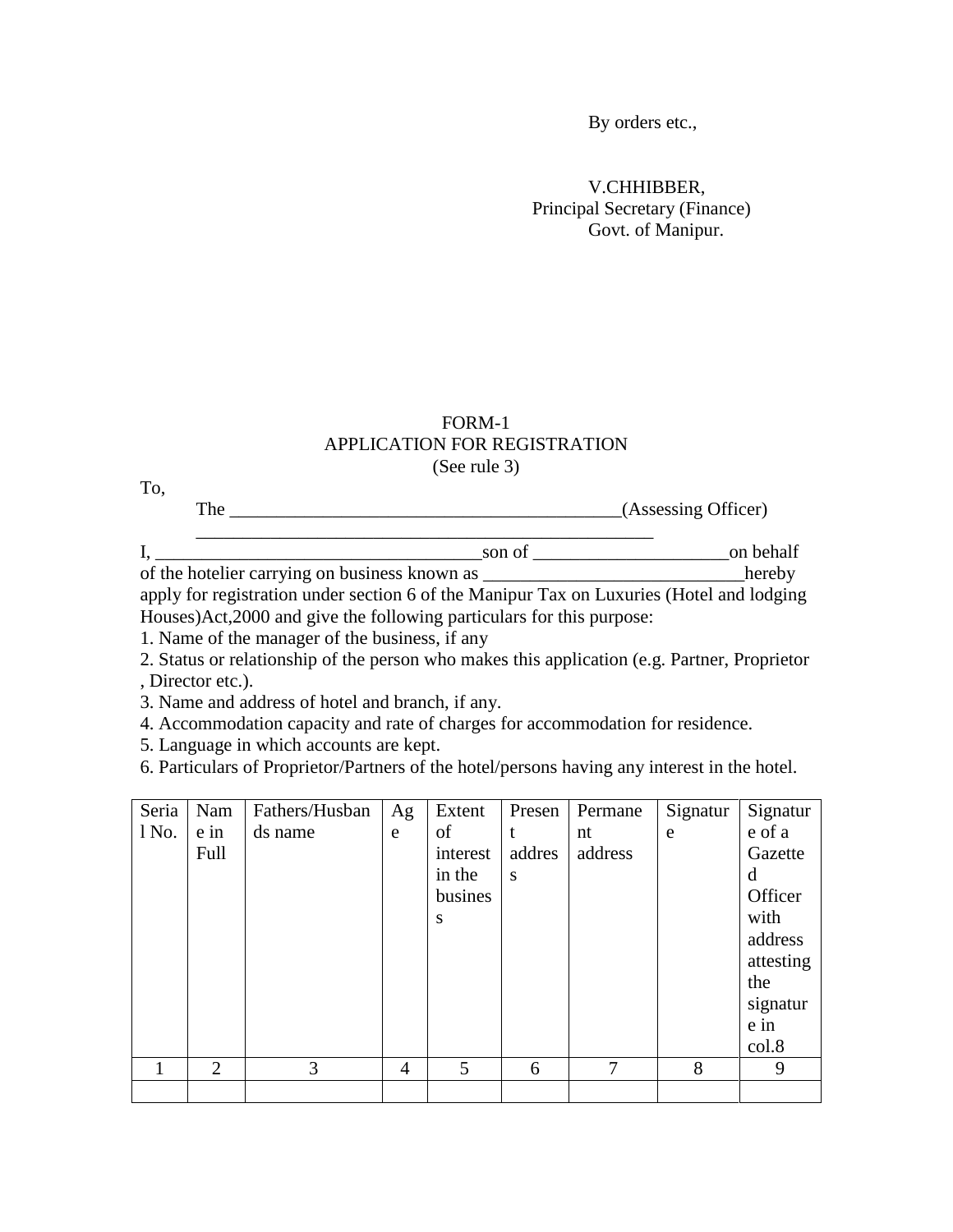7. Particulars of banker of the hotelier (Name and place)

8. Particulars of income tax assessment of the hotelier (assessment circle and permanent index number, if any).

The above Statement are true to the best of my knowledge and belief.

Signature

\_\_\_\_\_\_\_\_\_\_\_\_\_\_\_\_\_\_\_\_\_

| Place |  |
|-------|--|
|       |  |

| Date |  |  |  |
|------|--|--|--|

Name of the applicant in full Status and relationship to Proprietor

### FORM-2 REGISTRATION CERTIFICATE (See rule 3)

Registration No. Circle  $\Box$ 

| This is to certify that | whose hotel is |
|-------------------------|----------------|
| situated                |                |

at \_\_\_\_\_\_\_\_\_\_\_\_\_\_\_\_\_\_\_\_\_and with branches at\_\_\_\_\_\_\_\_\_\_\_\_\_\_\_\_\_\_\_ has been registered

under section 6 of the Manipur Tax on Luxuries (Hotel and Lodging Houses)Act,2000 in the Office of the Commissioner of Taxes, Manipur.

- 1. This certificate is not transferable except as provided in section 6.
- 2. It is valid from
- 3. It shall be exhibited at a conspicuous place of the hotel and each branch thereof.
- 4. It shall be surrendered to the Assessing Officer for cancellation on

discontinuance/transfer of the business or on cessation of liability of the hotelier to pay tax under the Act.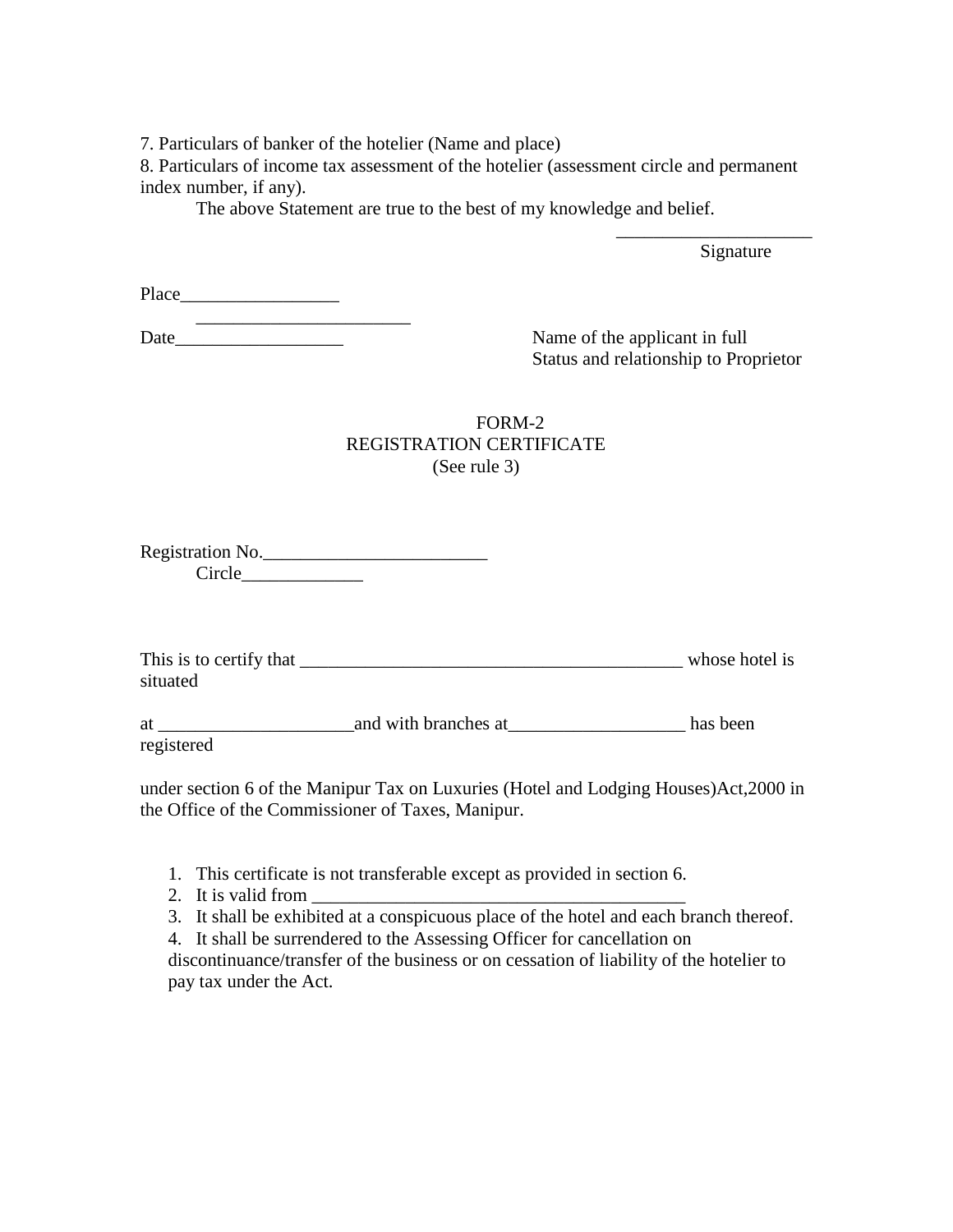|       | Signature |  |
|-------|-----------|--|
| Place |           |  |
| Date  |           |  |
| Seal  |           |  |

\_\_\_\_\_\_\_\_\_\_\_\_

Assessing Officer

\_\_\_\_\_\_\_\_\_\_\_\_\_\_\_\_\_\_

### FORM-3 APPLICATION FOR CANCELLATION OF REGISTRATION CERTIFICATE (See rule 3)

| To.      |            |
|----------|------------|
| The      | (Assessing |
| officer) |            |

|                                                                                              | son of |      | on behalf of     |
|----------------------------------------------------------------------------------------------|--------|------|------------------|
| the hotelier carrying on business known as                                                   |        |      | hereby apply for |
| cancellation of the certificate of registration No.                                          |        | date |                  |
| granted to the hotelier under the Act. The certificate of registration is enclosed herewith. |        |      |                  |

#### GROUND OF PRAYER FOR CANCELLATION

| The business in respect of which this certificate was granted has been    |
|---------------------------------------------------------------------------|
| discontinued/transferred /otherwise disposed of on and from               |
| The hotelier has ceased to be liable to pay tax under the Act on and from |
| by reason of (here state reason)                                          |
|                                                                           |

 $\mathcal{L}_\mathcal{L} = \mathcal{L}_\mathcal{L} = \mathcal{L}_\mathcal{L} = \mathcal{L}_\mathcal{L} = \mathcal{L}_\mathcal{L} = \mathcal{L}_\mathcal{L} = \mathcal{L}_\mathcal{L} = \mathcal{L}_\mathcal{L} = \mathcal{L}_\mathcal{L} = \mathcal{L}_\mathcal{L} = \mathcal{L}_\mathcal{L} = \mathcal{L}_\mathcal{L} = \mathcal{L}_\mathcal{L} = \mathcal{L}_\mathcal{L} = \mathcal{L}_\mathcal{L} = \mathcal{L}_\mathcal{L} = \mathcal{L}_\mathcal{L}$ 

Note—If the hotel has been transferred, this application shall be accompanied by an acknowledgement in writing from the transferee along with his full name.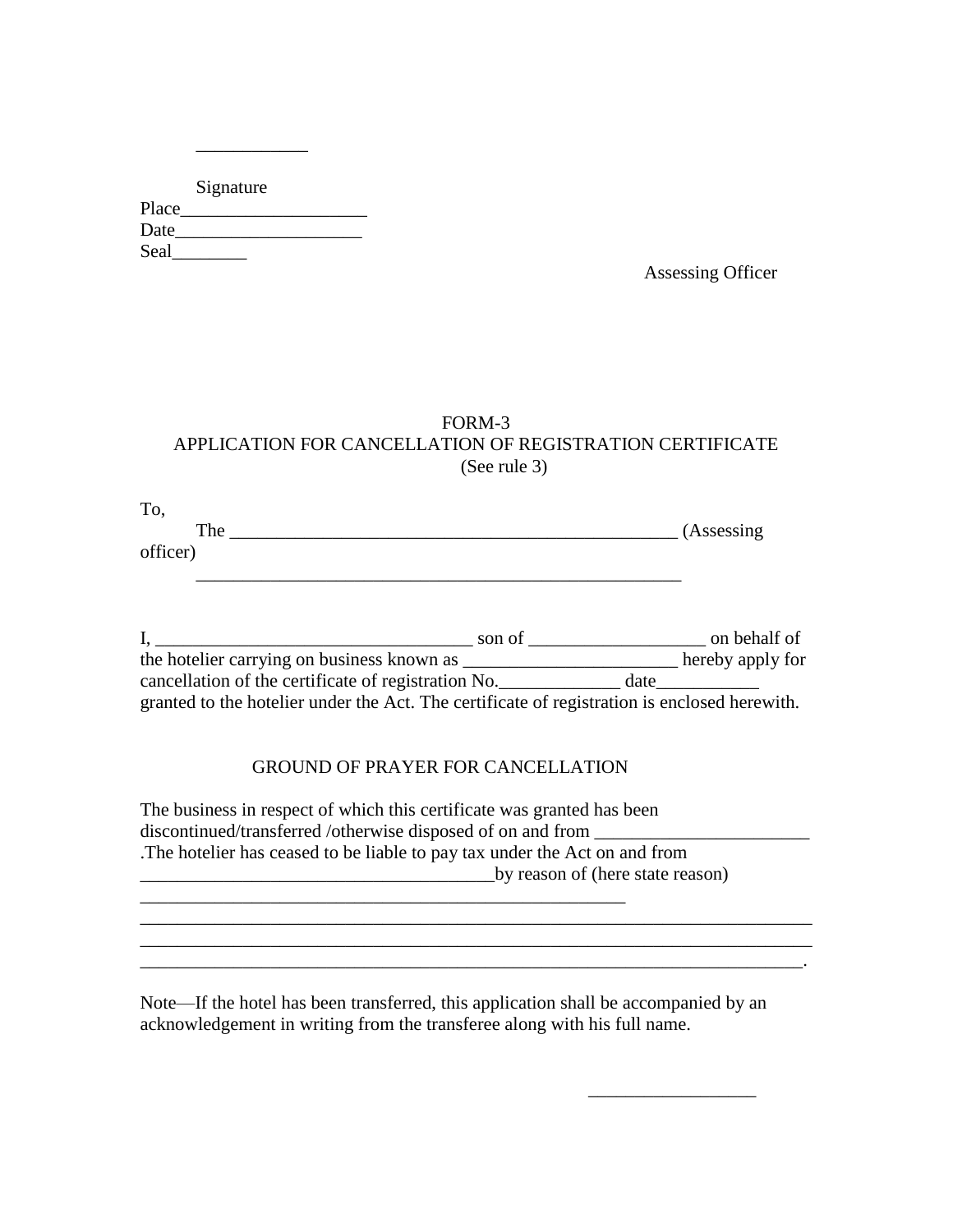| Place |  |
|-------|--|
| Date  |  |

Signature

Name of applicant in full

\_\_\_\_\_\_\_\_\_\_\_\_\_\_\_\_\_\_\_\_\_\_\_\_

Status and relationship to the Proprietor.

\_\_\_\_\_\_\_\_\_\_\_\_\_\_\_\_\_\_\_\_\_\_\_\_

## FORM-4 RETURN. (See rule 5)

Name of hotel \_\_\_\_\_\_\_\_\_\_\_\_\_\_\_\_\_\_\_\_\_\_\_\_\_\_\_ Address \_\_\_\_\_\_\_\_\_\_\_\_\_\_\_\_\_\_\_\_\_\_\_\_\_\_\_\_\_\_\_\_ Registration Certificate No.\_\_\_\_\_\_\_\_\_\_\_\_\_\_\_\_\_ Period of return

# PART 'A'

| Particulars of Tax             | Amount of tax due | Remarks |
|--------------------------------|-------------------|---------|
|                                |                   | 3       |
| 1. Total tax payable           |                   |         |
| (i) Transferred from PART 'B'  |                   |         |
| °C<br>$(ii)$ ,<br>, ,<br>, , , |                   |         |
|                                |                   |         |
|                                |                   |         |
|                                |                   |         |
| 2. Total. $(I + ii)$ :-        |                   |         |
|                                |                   |         |
| 3. Amount paid:-               |                   |         |

| Date | <b>Challan</b> |
|------|----------------|
| No.  |                |

\_\_\_\_\_\_\_\_\_\_\_\_\_\_\_\_\_\_\_\_\_\_\_

Receipted copy of treasury challan in token of payment of Rs.

\_\_\_\_\_\_\_\_\_\_\_\_\_\_\_\_\_\_\_\_\_\_\_\_\_\_\_

is enclosed.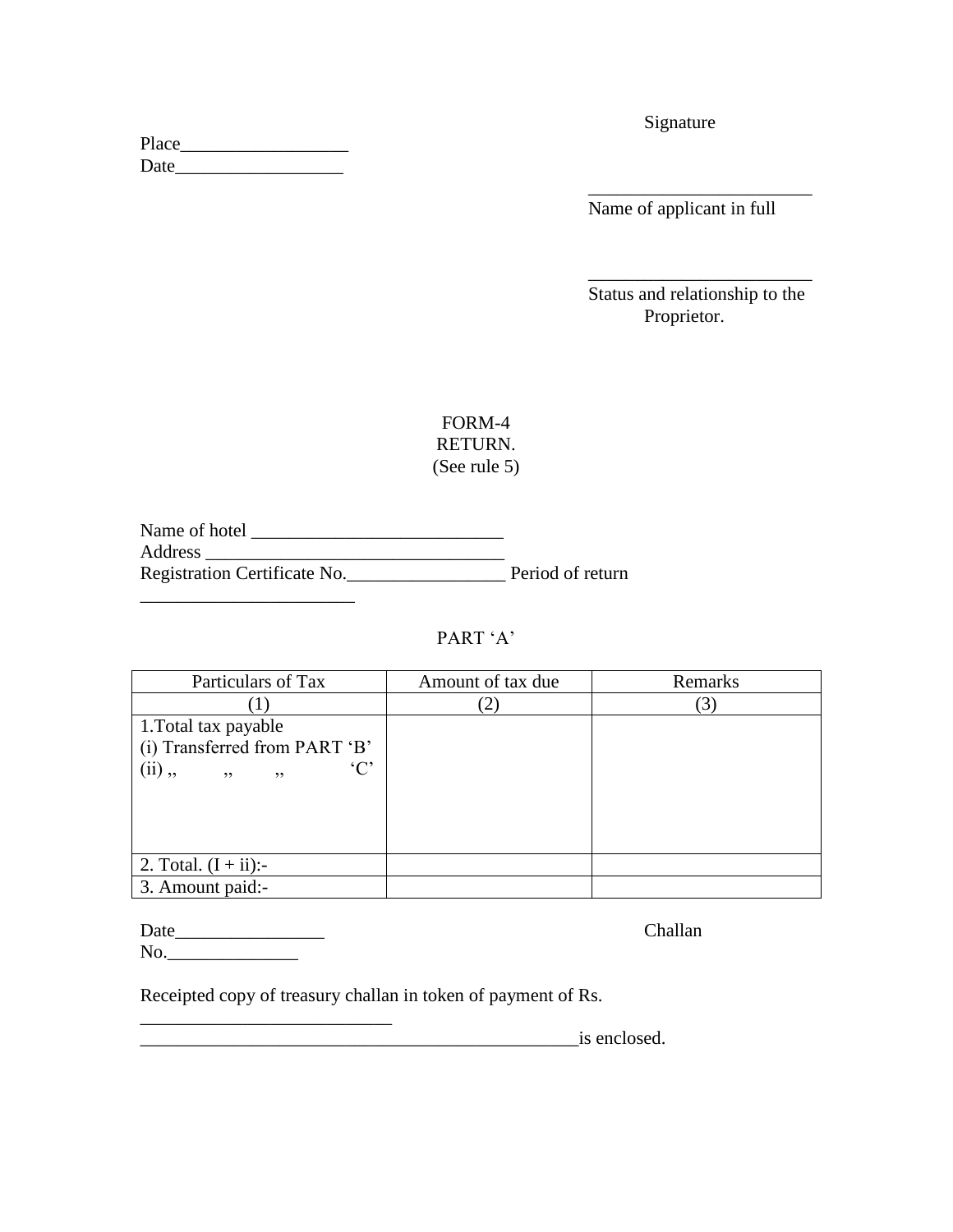### VERIFICATION

I, Shri.\_\_\_\_\_\_\_\_\_\_\_\_\_\_\_\_\_\_\_\_\_\_\_\_\_\_\_\_\_\_\_\_\_ hereby solemnly affirm and say that the contents of this return are true according to the best of my information and belief.

> Signature of hotelier or his authorized agent

\_\_\_\_\_\_\_\_\_\_\_\_\_\_\_\_\_\_

Date\_\_\_\_\_\_\_\_\_\_\_\_\_\_\_\_\_\_\_\_ Place \_\_\_\_\_\_\_\_\_\_\_\_\_\_\_\_\_\_\_

# PART 'B' CHARGES LEVIED OTHERWISE THAN ON DAILY BASIS OR PER PERSON [See proviso to section 3(1)]

| Computation of Tax | Proportionate computation of amount in column 2 for a day |               |                 |          |
|--------------------|-----------------------------------------------------------|---------------|-----------------|----------|
|                    | and per person at the rate of                             |               |                 |          |
|                    | Total amount                                              | $Rs. 50/- or$ | Over            | Over Rs. |
|                    | received                                                  | more          | $Rs.100/-$ and  | $200/-$  |
|                    |                                                           |               | upto $Rs.200/-$ |          |
|                    |                                                           |               |                 |          |
|                    | Rs.                                                       | Rs.           | Rs.             | Rs.      |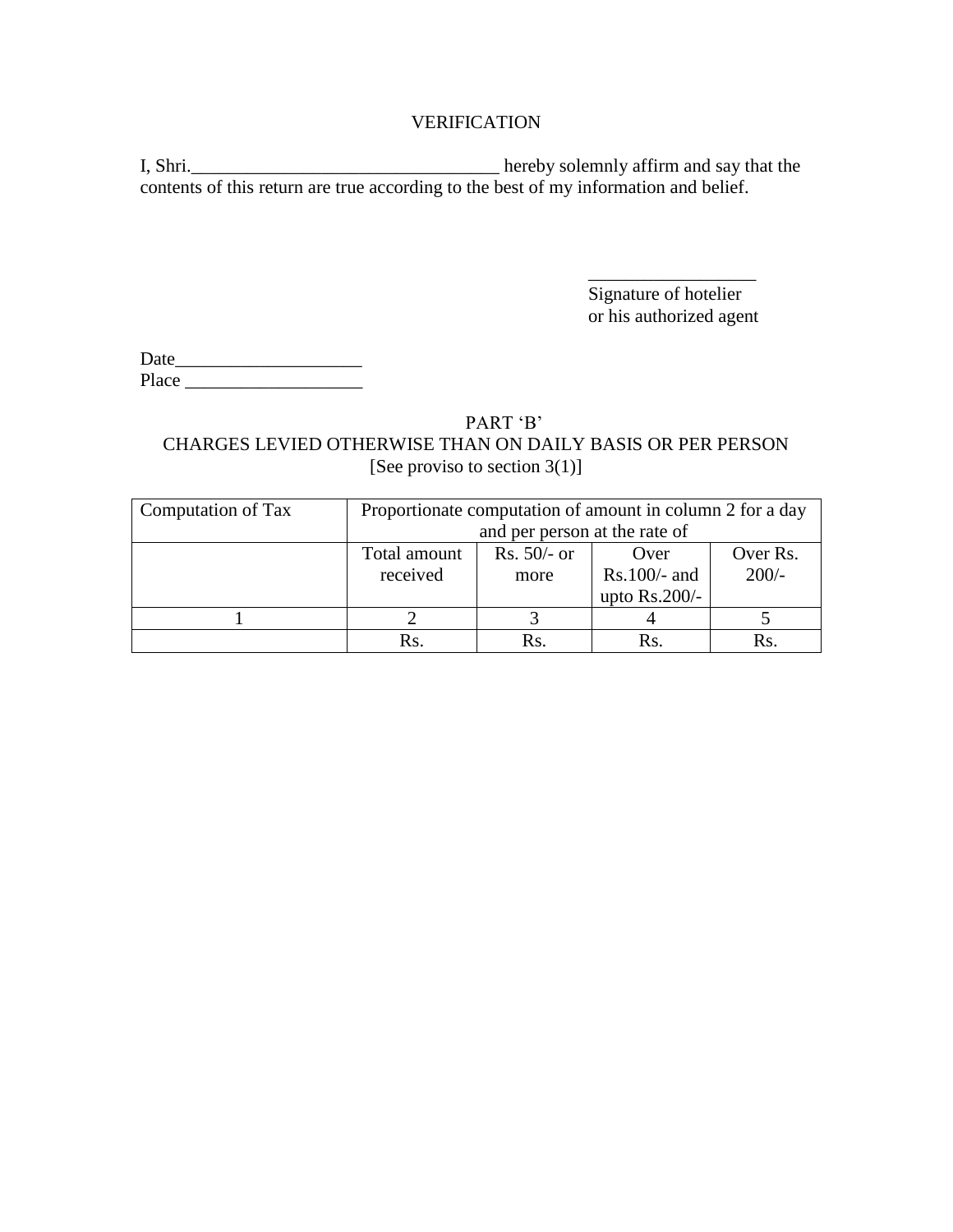

# PART 'C' CHARGES LEVIED FOR LUXURY PROVIDED TO EXTRA PERSONS [See section  $3(5)$ ]

| Computation of Tax | Turnover of receipts for extra persons for luxury provided<br>during the returns period calculated at the full rate (applicable) |                      |      |          |
|--------------------|----------------------------------------------------------------------------------------------------------------------------------|----------------------|------|----------|
|                    | to such luxury) of :-                                                                                                            |                      |      |          |
|                    | Total amount                                                                                                                     | $\vert$ Rs. 50/- and | Over | Over Rs. |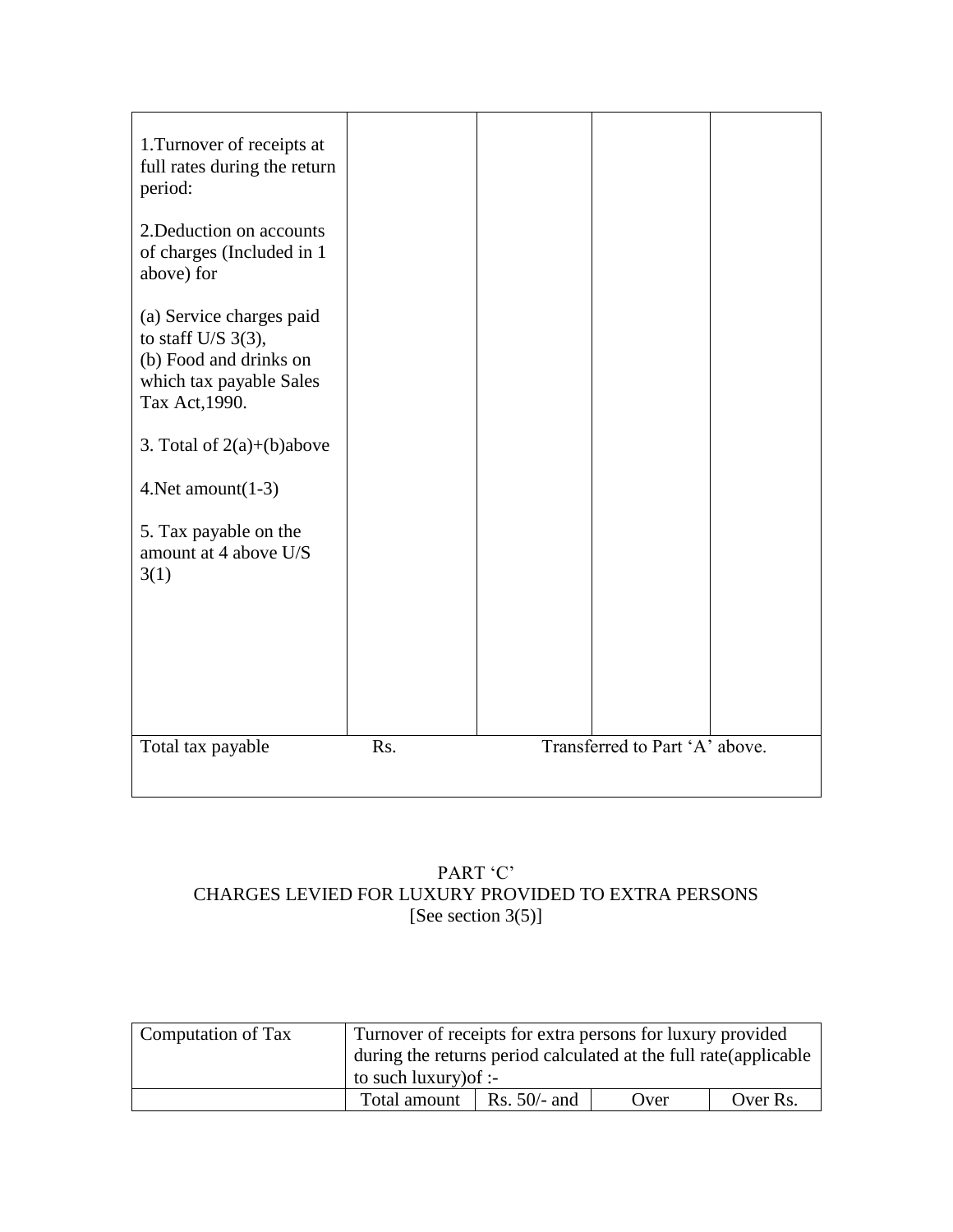|                                                                                                                                              | received       | more per<br>person per | Rs.100/- and<br>upto           | $200/-$ per<br>person per |
|----------------------------------------------------------------------------------------------------------------------------------------------|----------------|------------------------|--------------------------------|---------------------------|
|                                                                                                                                              |                | day                    | Rs.200/- per                   | day                       |
|                                                                                                                                              |                |                        | person per                     |                           |
|                                                                                                                                              |                |                        | day                            |                           |
| 1                                                                                                                                            | $\overline{2}$ | 3                      | 4                              | 5                         |
| 1. Turnover of receipts at<br>full rates during the return<br>period:<br>2. Deduction on accounts<br>of charges (Included in 1<br>above) for |                |                        |                                |                           |
| (a) Service charges paid<br>to staff U/S $3(3)$ ,<br>(b) Food and drinks on<br>which tax payable Sales<br>Tax Act, 1990.                     |                |                        |                                |                           |
| 3. Total of $2(a)+(b)$ above                                                                                                                 |                |                        |                                |                           |
| 4. Net amount $(1-3)$                                                                                                                        |                |                        |                                |                           |
| 5. Tax payable on the<br>amount at 4 above U/S<br>3(5)                                                                                       |                |                        |                                |                           |
| Total tax payable                                                                                                                            | Rs.            |                        | Transferred to Part 'A' above. |                           |
|                                                                                                                                              |                |                        |                                |                           |

### FORM-5 NOTICE FOR FORFEITURE AND OR IMPOSING PENALTY UNDER SECTION 15 (See rule 9)

Whereas I have reason to believe that during the period from \_\_\_\_\_\_\_\_\_\_\_\_\_\_\_\_\_\_\_  $\text{to}$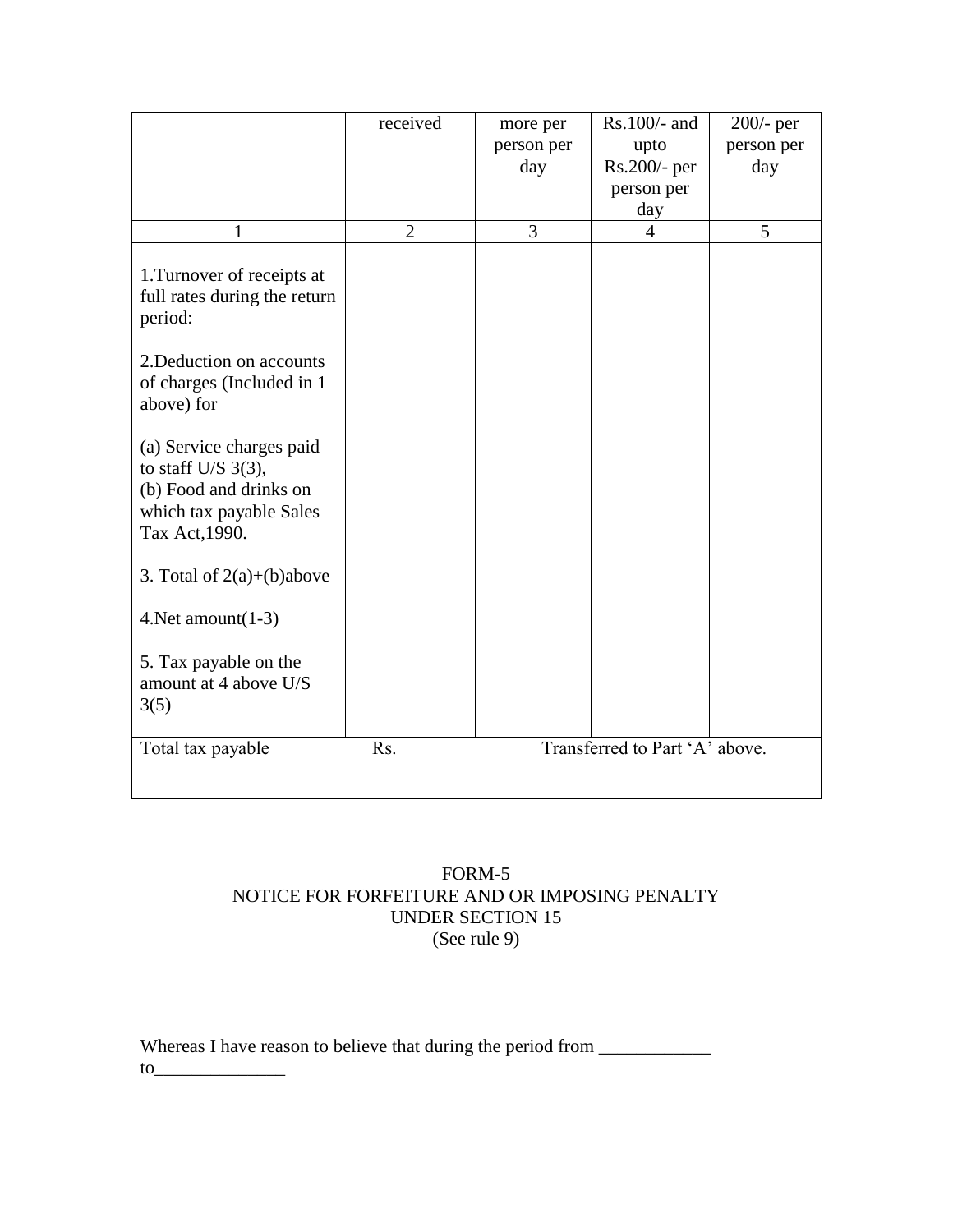\*(1) not being a hotelier liable to pay tax under the Manipur Tax on Luxuries(Hotel and lodging houses) Act, 2000 you have collected a sum of Rs. \_\_\_\_\_\_\_\_\_\_\_\_\_\_\_\_\_\_\_\_ by way of tax or  $*(2)$  being a registered hotelier you have collected a sum of Rs. \_\_\_\_\_\_\_\_\_\_\_\_\_\_ in excess of the tax payable by you under the aforesaid Act or  $*(3)$  you have collected tax amounting to Rs.\_\_\_\_\_\_\_\_\_\_\_\_\_\_\_ in contravention of the provisions of sections 11 of the aforesaid Act.

You are hereby directed to attend office of the undersigned at  $(time)$ \_\_\_\_\_\_\_\_\_\_\_\_\_\_\_\_\_\_\_\_\_on  $(data)$  and to show causes as to why  $*(i)$  a sum of Rs.

Or such other sum as may be finally determined as collected by you as aforesaid should not be forfeited and/or \*(ii) a penalty of Rs. \_\_\_\_\_\_\_\_\_\_\_\_\_\_\_\_\_\_\_\_\_\_\_\_\_\_\_\_ under sub section(I) of section 15 of the aforesaid Act shall not be imposed on you.

Date Assessing Officer

Designation

\* Strike out what is not applicable.

# FORM-6 APPLICATION FOR REFUND OF FOR FEITED TAX UNDER SECTION 16 [See rule  $9(3)$ ]

\_\_\_\_\_\_\_\_\_\_\_\_\_\_\_\_\_\_\_\_\_\_\_\_\_\_\_\_\_\_\_\_\_\_\_\_\_\_\_\_\_\_\_\_\_\_\_\_\_ (Assessing Officer).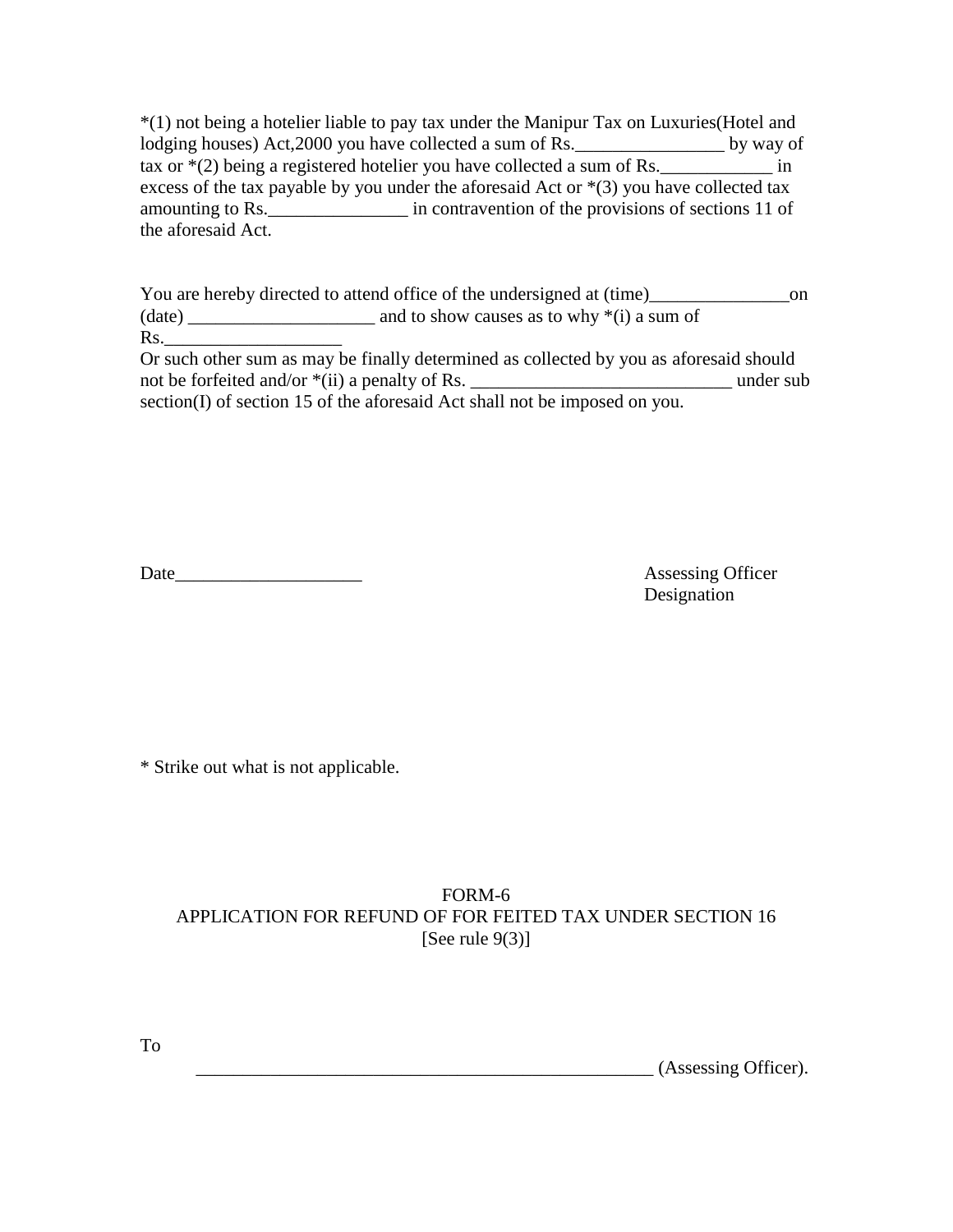I claim refund under sub section (6) of section 16 of the Manipur Tax on Luxuries (Hotels and Lodging Houses) act,2000 of a sum of Rs.\_\_\_\_\_\_\_\_\_\_\_\_\_\_\_\_\_\_ being the amount of tax realized from me by

 $\circ$  of

Details of which are furnished below and which has been forfeited by means of your notice dated \_\_\_\_\_\_\_\_\_\_\_\_\_\_\_\_\_\_\_\_\_\_\_ under sub section (5) of section 15 of the said Act.

\_\_\_\_\_\_\_\_\_\_\_\_\_\_\_\_\_\_\_\_\_\_\_\_\_\_\_\_\_\_\_\_\_\_\_\_\_\_\_\_\_\_\_\_\_\_\_\_\_\_\_\_\_\_\_\_\_\_\_\_\_\_\_\_\_\_\_\_\_\_\_\_

### Details of Tax

| (i) | Particulars of cash memo etc.         |
|-----|---------------------------------------|
|     | Under which tax collected/realized :- |

(ii) Amount of tax collected/realized :- I hereby declare that- (a) I am competent to make the claim; (b) the statement made herein are correct and true; (c) no refund in respect of the amount of tax

aforesaid has granted.

Address \_\_\_\_\_\_\_\_\_\_\_\_\_\_\_\_\_\_\_\_\_\_

Date \_\_\_\_\_\_\_\_\_\_\_\_\_\_\_\_\_\_\_\_\_\_\_\_\_

\_\_\_\_\_\_\_\_\_\_\_\_\_\_\_\_\_\_\_\_\_\_\_\_\_\_\_\_\_\_

\_\_\_\_\_\_\_\_\_\_\_\_\_\_\_\_\_\_\_\_\_\_ Signature

Name of applicant

### FORM-7 NOTICE OF ASSESSMENT AND DEMAND [See rule  $11(2)$ ]

To,

\_\_\_\_\_\_\_\_\_\_\_\_\_\_\_\_\_\_\_\_\_\_\_\_\_\_\_\_\_\_\_\_\_\_\_\_\_\_\_\_\_\_\_\_\_\_\_\_\_\_\_\_\_\_\_\_\_ (Hotelier).

You are hereby informed that you have been assessed under the Manipur Tax on Luxuries (Hotels and Lodging Houses) Act,2000 to a tax of Rs. \_\_\_\_\_\_\_\_\_\_\_\_\_\_\_\_\_\_\_\_\_\_\_\_\_\_\_\_\_\_\_\_\_\_for the half year ending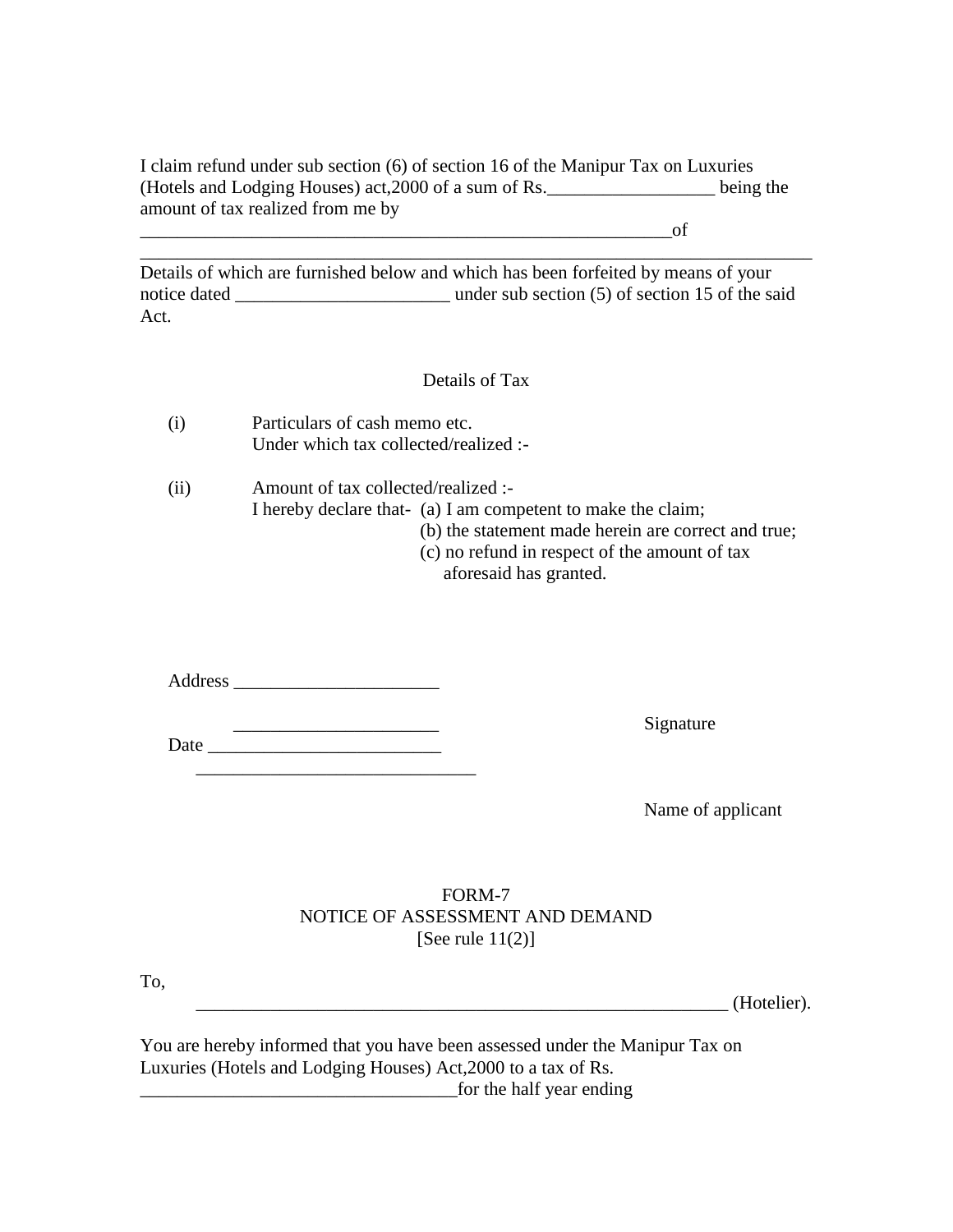and that after deducting the amount of Rs. \_\_\_\_\_\_\_\_\_\_\_\_\_\_\_\_\_\_\_\_\_already paid by you for the half year you have to pay a further sum of Rs. \_\_\_\_\_\_\_\_\_\_\_\_\_\_ only as detailed below.

| <sub>B</sub><br>Tax paid already-<br>Rs.<br>*Interest paid already-<br>Rs.                                                                                                                                                         |
|------------------------------------------------------------------------------------------------------------------------------------------------------------------------------------------------------------------------------------|
|                                                                                                                                                                                                                                    |
|                                                                                                                                                                                                                                    |
|                                                                                                                                                                                                                                    |
|                                                                                                                                                                                                                                    |
| Total:<br>Difference of $(A)$ & $(B)$ = Rs.                                                                                                                                                                                        |
| Government Treasury , failing which the amount will be recovered as if it were an arrear<br>of land revenue and you will be liable to pay penalty which may extend to<br>Rs. ______________(here enter the amount of the tax due). |
|                                                                                                                                                                                                                                    |
|                                                                                                                                                                                                                                    |
| Assessing Officer.                                                                                                                                                                                                                 |
|                                                                                                                                                                                                                                    |
|                                                                                                                                                                                                                                    |

1. You are hereby informed that you have been assessed under the Manipur Tax on Luxuries (Hotels and Lodging Houses) Act, 2000 for the half year ending \_\_\_\_\_\_\_\_\_\_\_\_\_\_\_\_ and that you have paid a sum of Rs. \_\_\_\_\_\_\_\_\_\_\_\_\_in excess of the amount due as detailed below.

Details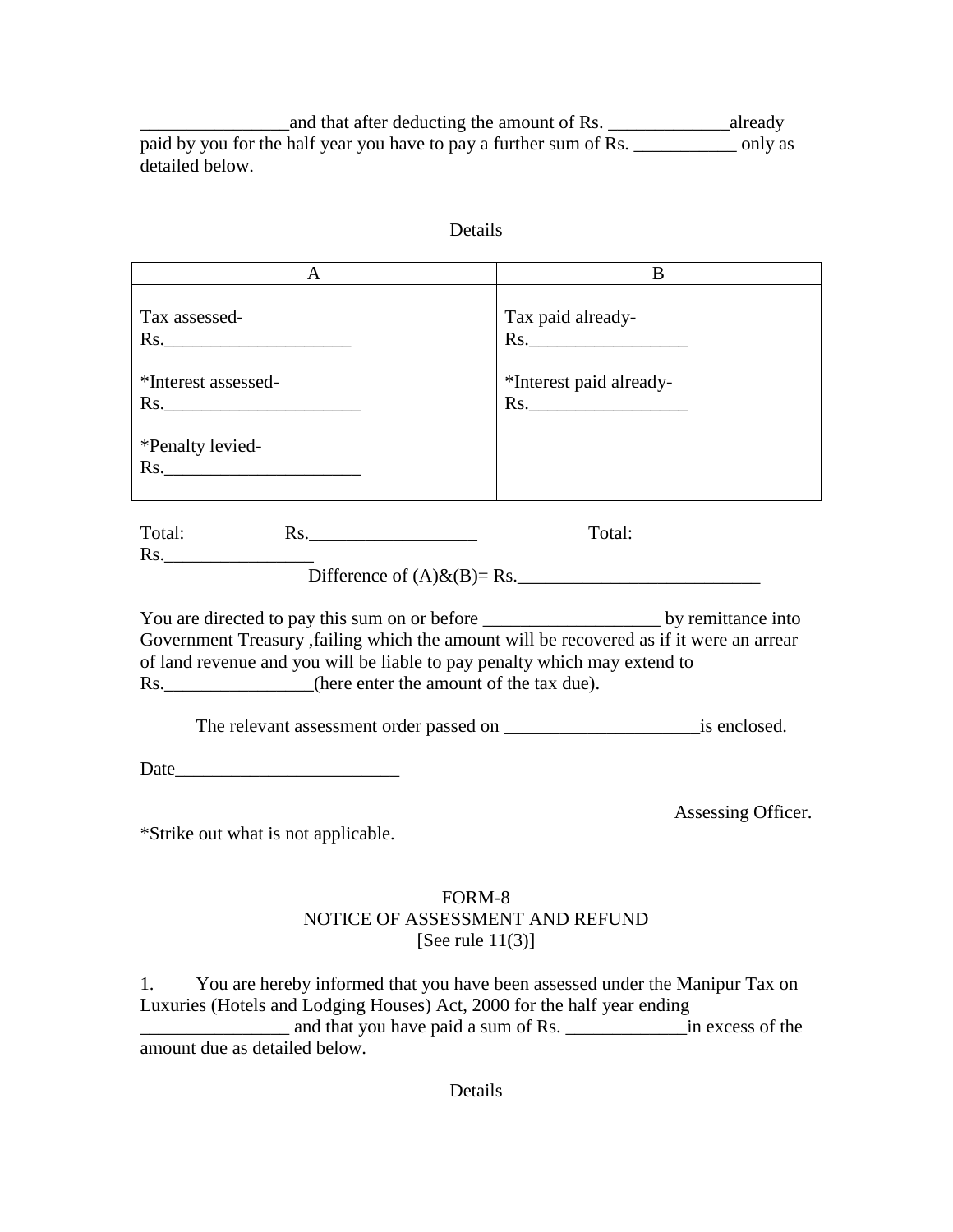| $\mathsf{A}$                                                                                                                                                                                                                  |                                          | B                          |                         |                    |
|-------------------------------------------------------------------------------------------------------------------------------------------------------------------------------------------------------------------------------|------------------------------------------|----------------------------|-------------------------|--------------------|
| Tax assessed-<br>Rs.                                                                                                                                                                                                          |                                          | Tax paid already-<br>Rs.   |                         |                    |
| *Interest assessed-Rs.                                                                                                                                                                                                        |                                          |                            |                         |                    |
| *Penalty levied-Rs.                                                                                                                                                                                                           |                                          | *Interest paid already-Rs. |                         |                    |
|                                                                                                                                                                                                                               |                                          |                            |                         |                    |
| Total:                                                                                                                                                                                                                        | Rs.                                      |                            | Total:                  | Rs.                |
|                                                                                                                                                                                                                               |                                          |                            |                         |                    |
| 2.                                                                                                                                                                                                                            |                                          |                            |                         |                    |
| be adjusted towards tax and other amounts due from you under the Act as detailed                                                                                                                                              |                                          |                            |                         |                    |
| below.                                                                                                                                                                                                                        |                                          |                            |                         |                    |
|                                                                                                                                                                                                                               |                                          |                            |                         |                    |
| Half year ending                                                                                                                                                                                                              | Nature of arrear                         |                            | <b>Amount of arrear</b> |                    |
|                                                                                                                                                                                                                               |                                          |                            | Rs                      |                    |
|                                                                                                                                                                                                                               |                                          |                            |                         |                    |
| 3.<br>After the above adjustment, a sum of Rs.                                                                                                                                                                                |                                          |                            |                         |                    |
| refund to you.                                                                                                                                                                                                                |                                          |                            |                         |                    |
| A refund Voucher for this sum is enclosed hereunder.                                                                                                                                                                          |                                          |                            |                         |                    |
| Date and the same state of the state of the state of the state of the state of the state of the state of the state of the state of the state of the state of the state of the state of the state of the state of the state of |                                          |                            |                         | Assessing Officer. |
|                                                                                                                                                                                                                               | REFUND VOUCHER OF EXCESS TAX ON LUXURIES |                            |                         |                    |
| Appropriate Head of Accounts of the Taxation<br>1.                                                                                                                                                                            |                                          |                            |                         |                    |
| Deptt.                                                                                                                                                                                                                        |                                          |                            |                         |                    |
| Refund payable to<br>2.                                                                                                                                                                                                       |                                          |                            |                         |                    |
| (Name & Address of the hotelier)<br><u>Letter</u> 2015                                                                                                                                                                        |                                          |                            |                         |                    |
| <b>Registration Certificate</b><br>3.                                                                                                                                                                                         |                                          |                            |                         |                    |
|                                                                                                                                                                                                                               |                                          |                            |                         |                    |
| Excess amount to be refunded Rs.<br>$\mathbf{4}$ .                                                                                                                                                                            |                                          |                            |                         |                    |
| Details of Treasury Challans in support of the refund ___________________________<br>5.                                                                                                                                       |                                          |                            |                         |                    |
|                                                                                                                                                                                                                               |                                          |                            |                         | Assessing Officer. |
|                                                                                                                                                                                                                               |                                          |                            |                         |                    |

\*Strike out whatever is not applicable.

# FORM-9 NOTICE OF PROVISIONAL QUARTERLY ASSESSMENT AND DEMAND (See rule 12)

To,

\_\_\_\_\_\_\_\_\_\_\_\_\_\_\_\_\_\_\_\_\_\_\_\_\_\_\_\_\_\_\_\_\_\_\_\_\_\_\_\_\_\_\_\_\_\_\_\_\_\_\_\_\_\_\_\_ (Hotelier)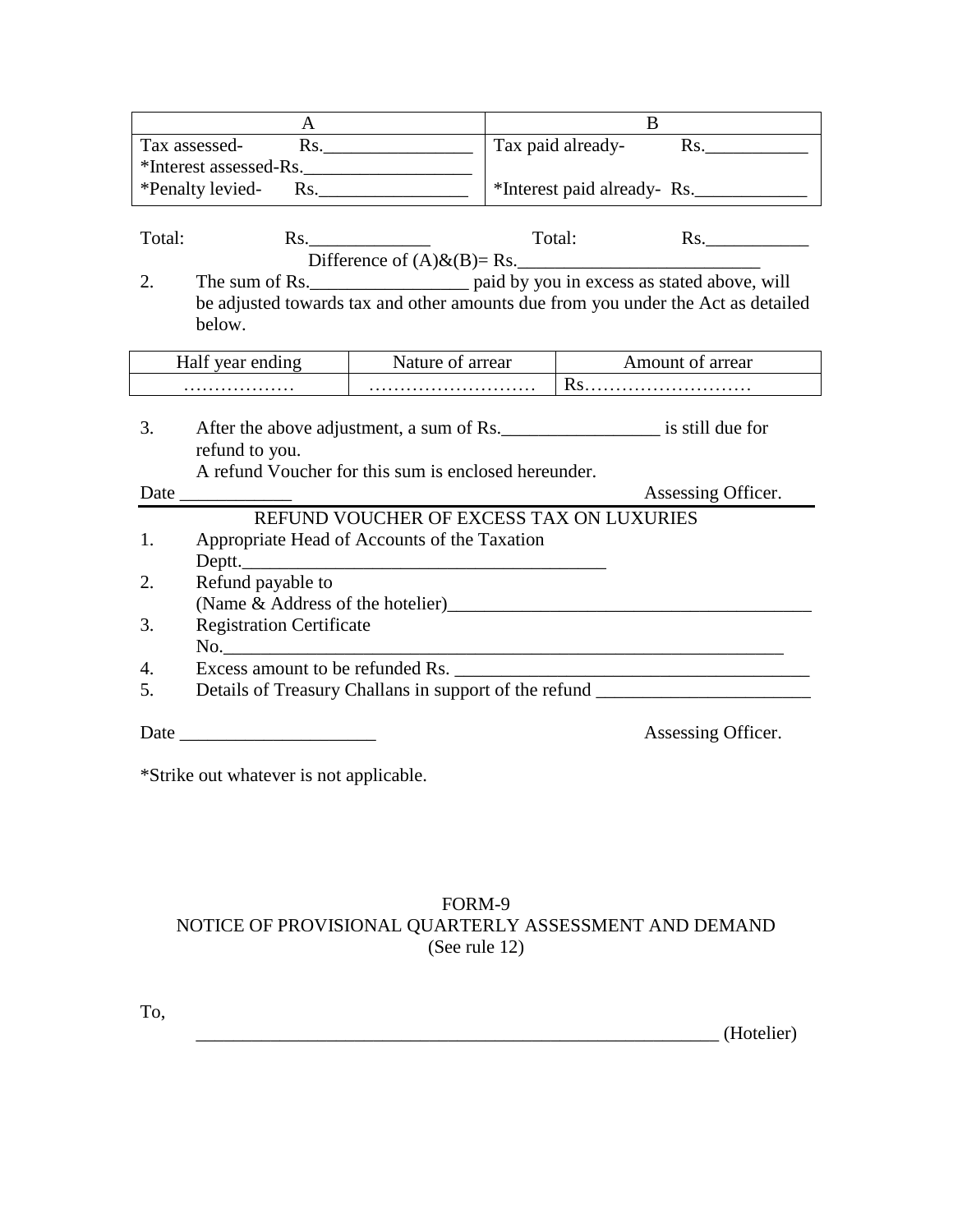You are hereby informed that you have been provisionally assessed under the Manipur Tax Luxuries (Hotels and Lodging Houses) Act, 2000 to a tax of Rs.

\_\_\_\_\_\_\_\_\_\_\_\_\_\_\_\_\_\_\_\_\_ only for the quarter ending \_\_\_\_\_\_\_\_\_\_\_\_\_\_\_\_\_\_\_\_\_\_\_\_\_\_ and that after deducting the amount of Rs. \_\_\_\_\_\_\_\_\_\_\_\_\_\_\_\_\_\_\_\_\_ only already paid by you towards the tax for that quarter, you have to pay further a sum of Rs. \_\_\_\_\_\_\_\_\_\_\_\_\_\_\_\_\_\_\_\_ only. This amount shall be paid on or before\_\_\_ by remittance into the Government treasury, failing which the amount will be recovered as if it were an arrear of land revenue and you will be liable to pay penalty which may extend to Rs. \_\_\_\_\_\_\_\_\_\_\_\_\_\_\_\_\_\_\_\_\_\_\_\_\_\_ only.

Date\_\_\_\_\_\_\_\_\_\_\_\_\_\_\_\_\_\_\_\_\_\_\_\_

Assessing Officer.

# FORM-10 FORM OF APPEAL [See rule 13 (1)]

To,

The \_\_\_\_\_\_\_\_\_\_\_\_\_\_\_\_\_\_\_\_\_\_\_\_\_\_\_\_\_\_\_\_\_\_\_\_\_\_\_\_\_\_\_\_\_ (Appellate authority)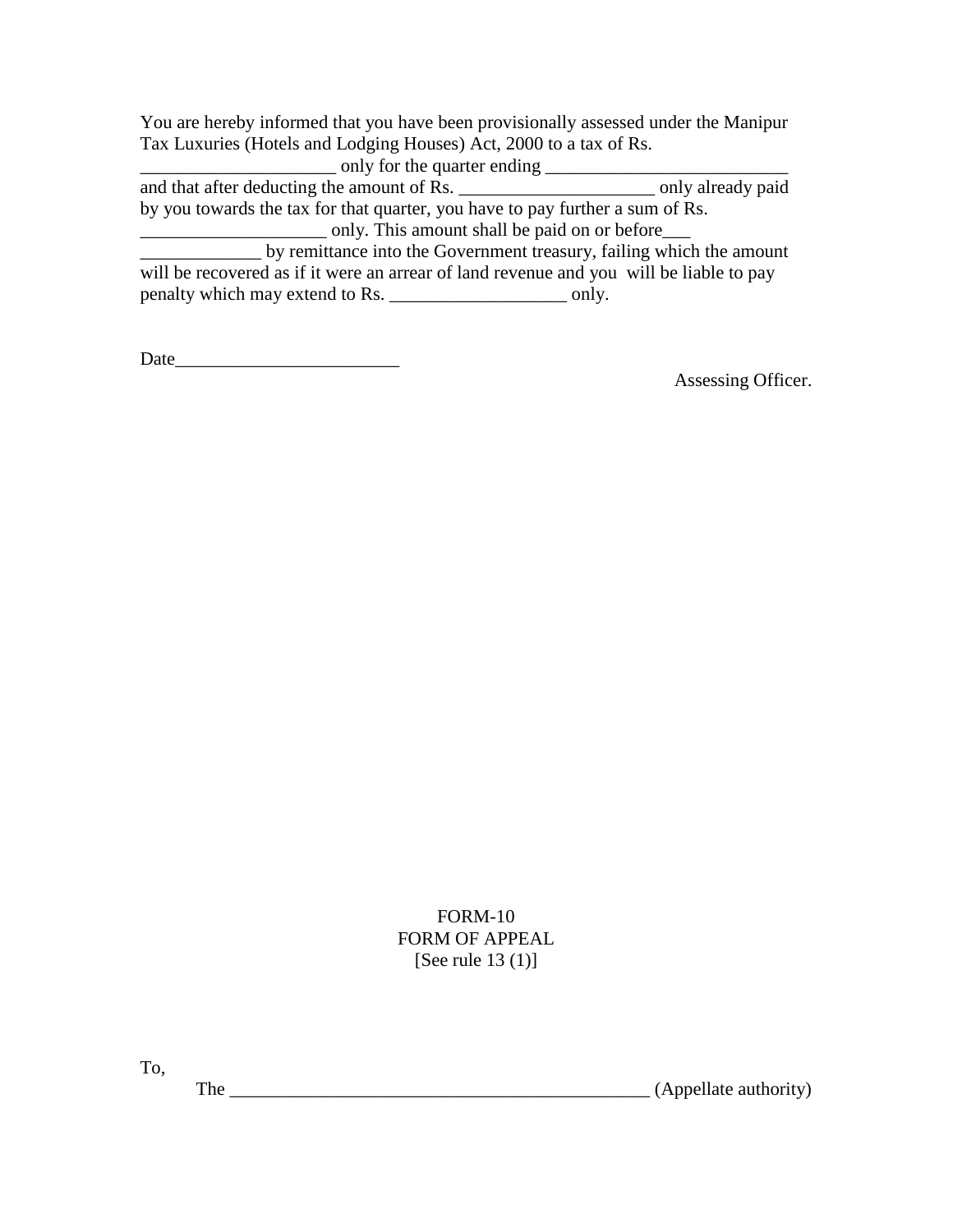- 1. Name and address of appellant(s):-
- 2. Period of assessment :-
- 3. Authority passing the original order in dispute :-
- 4. Date on which the order was communicated :-
- 5. Date of the original/certified copy of the assessment order appealed against :-
- 6. Assessment order copy enclosed herewith :-
- 7. Address to which notice may be sent to the appellant(s) :-
- 8. Ground  $(s)$  :-
	- (i)
	- (ii)
	- (iii)
- 9. Relief claimed in appeal :-

Signature of appellant(s)

## VERIFICATION

 $I/We$  the appellant(s) do hereby declare that the statements made in this appeal are true to the best of my/our knowledge and belief.

Verified today, the  $\frac{1}{2}$  day of  $\frac{1}{2}$  (year)

Signature of the appellant(s)

### FORM-11 FORM OF APPLICATION FOR REVISION [See rule 13 (2)]

| To  |                      |
|-----|----------------------|
| The | (Revision authority) |
|     |                      |

The \_\_\_\_\_\_\_\_\_\_\_\_\_\_\_\_\_ day of \_\_\_\_\_\_\_\_\_\_\_\_\_\_\_\_\_\_\_(year) \_\_\_\_\_\_\_\_\_\_\_\_